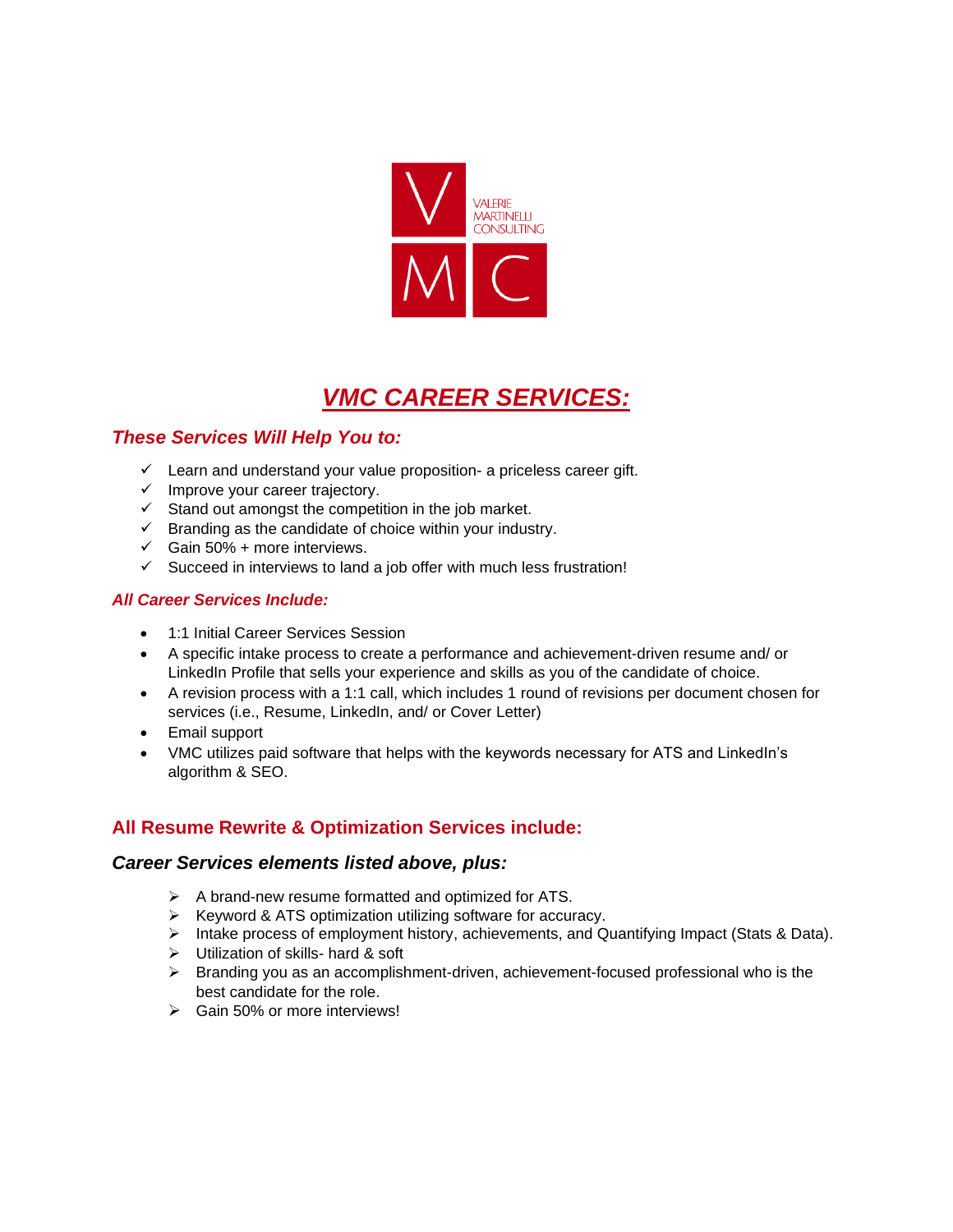# **All LinkedIn Profile Update Services include:**

#### *Career Services elements listed above, plus:*

- $\triangleright$  A revision or completion of the entire profile to optimize content for your headline, summary, and work experience.
- ➢ Curation and application of keywords
- $\triangleright$  Explanation of the significance of boosting & improving your skills, endorsements, & recommendations
- $\triangleright$  Achieve a consistent personal brand via LinkedIn that serves as a marketing tool and your personal billboard for your job search and your career.

## **All Cover Letter Services include:**

#### *Career Services elements listed above, plus:*

- $\triangleright$  A brand-new cover letter with:
- $\triangleright$  Expression of interest in the role and why
- $\triangleright$  Detailing your achievements
- $\triangleright$  Detailing your fit for the role
- $\triangleright$  Detailing why you are passionate about the role/ org.
- ➢ Without completely reiterating your resume and boring the reader
- $\triangleright$  The ability for the document to be edited and re-used for other roles.
- $\triangleright$  Engaging the reader and helping them understand why you are the best candidate for the position.
- ➢ Utilizing it as a Personal Branding opportunity to help you stand out.

#### **All Mock Interview Services include:**

- 4 Sessions per month + 1 Bonus Session conducted in real-time via Zoom
- Access to many Interviewing Materials and Resources to help prep and guide you!
- Recordings of each session delivered via email post-session
- Feedback, Guidance, and Coaching provided during each session
- The ability to ace interviews and land a job offer with less frustration

### **All Federal Resumes Include:**

- A brand-new resume formatted and optimized for ATS.
- Standard Federal Format, including required information for a federal resume
- Keyword & ATS optimization utilizing software for accuracy.
- Intake process of employment history, achievements, and Quantifying Impact (Stats & Data).
- Utilization of skills- hard & soft
- Branding you as an accomplishment-driven, achievement-focused professional who is the best candidate for the role.

# **All CVs Include:**

- A brand-new CV
- Intake process of employment history, achievements, and Quantifying Impact (Stats & Data), including 2-3 Zoom calls throughout the duration of the project.
- Branding you as an accomplishment-driven, achievement-focused professional who is the best candidate for the role.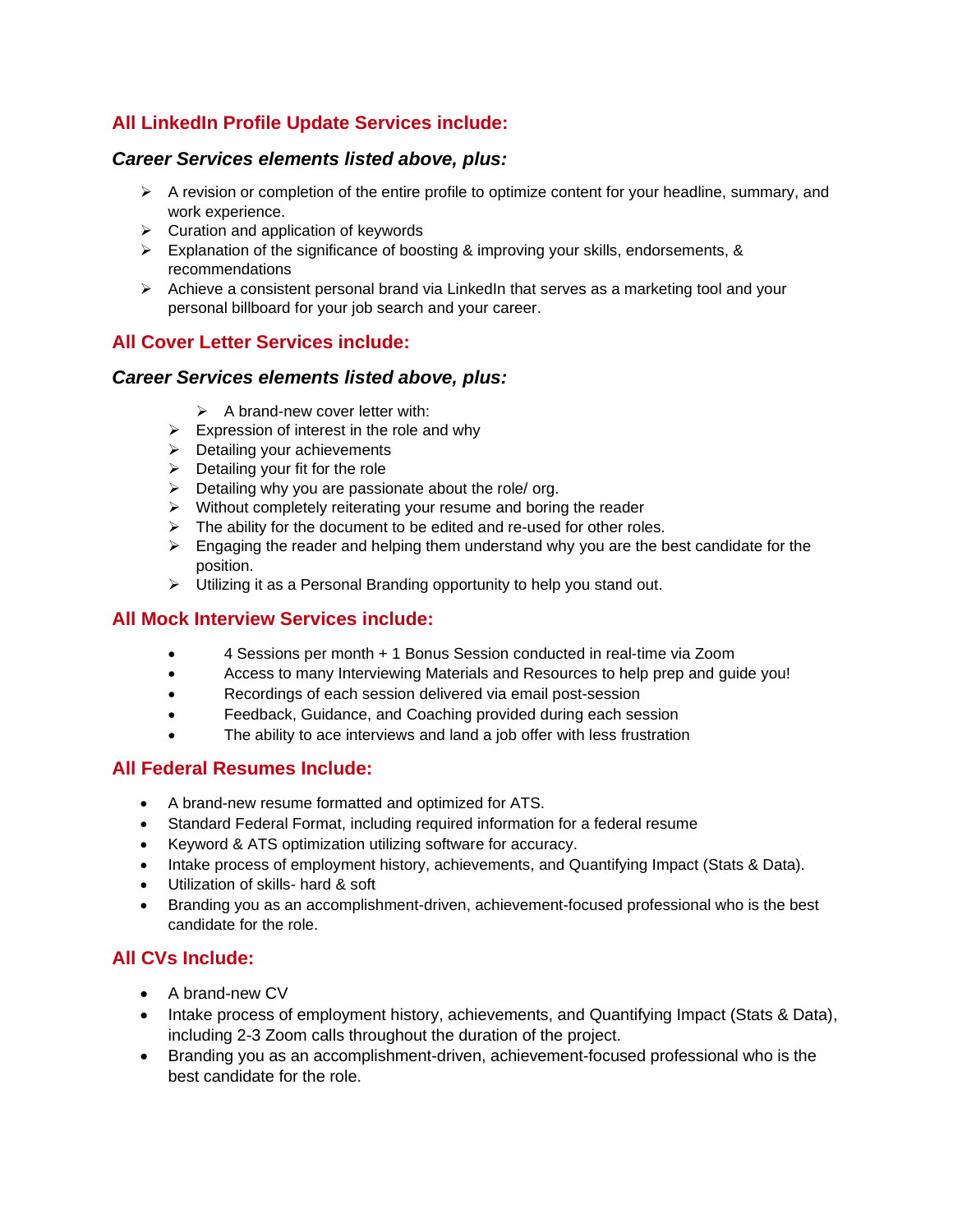# *VMC Career Services Pricing for the Above Services:*

| A La Carte Resume Services:                                                                                                                                  | <b>Price</b> |
|--------------------------------------------------------------------------------------------------------------------------------------------------------------|--------------|
| Resume Rewrite & Applicant Tracking Systems (ATS)<br>Optimization                                                                                            | \$300        |
| LinkedIn Profile Update & Optimization for Jobseekers<br>Using Curated Keywords & Optimized Content                                                          | \$325        |
| Update Personal LinkedIn Profile for Business Owners/<br>Side Hustles By Optimizing Curated Keywords + Content<br><b>Creation for LinkedIn Business Page</b> | \$375        |
| <b>Cover Letter</b>                                                                                                                                          | \$125        |
| Mock Interviews (4 Sessions per Month) + 1 Bonus<br>Session                                                                                                  | \$1,000      |
| Executive/ Career Coaching (8 Sessions per Month) + 1<br><b>Bonus Session</b>                                                                                | \$1,200      |

| <b>Resume Services Packages:</b>                                                                                                    | <b>Price</b> |
|-------------------------------------------------------------------------------------------------------------------------------------|--------------|
| Resume Rewrite & Applicant Tracking Systems (ATS)<br>Optimization + LinkedIn Profile Update & Optimization                          | \$575        |
| Resume Rewrite & Applicant Tracking Systems (ATS)<br>Optimization + Cover Letter                                                    | \$400        |
| Resume Rewrite & Applicant Tracking Systems (ATS)<br>Optimization + LinkedIn Profile Update & Optimization +<br><b>Cover Letter</b> | \$725        |
| Mock Interviews (Add to Any Resume Services Package<br>or Specialty Service) (4 Sessions per Month) + 1 Bonus<br>Session            | \$750        |
| Executive/ Career Coaching (Add to Any Resume<br>Services Package or Specialty Service) (8 Sessions per<br>Month) + 1 Bonus Session | \$600        |